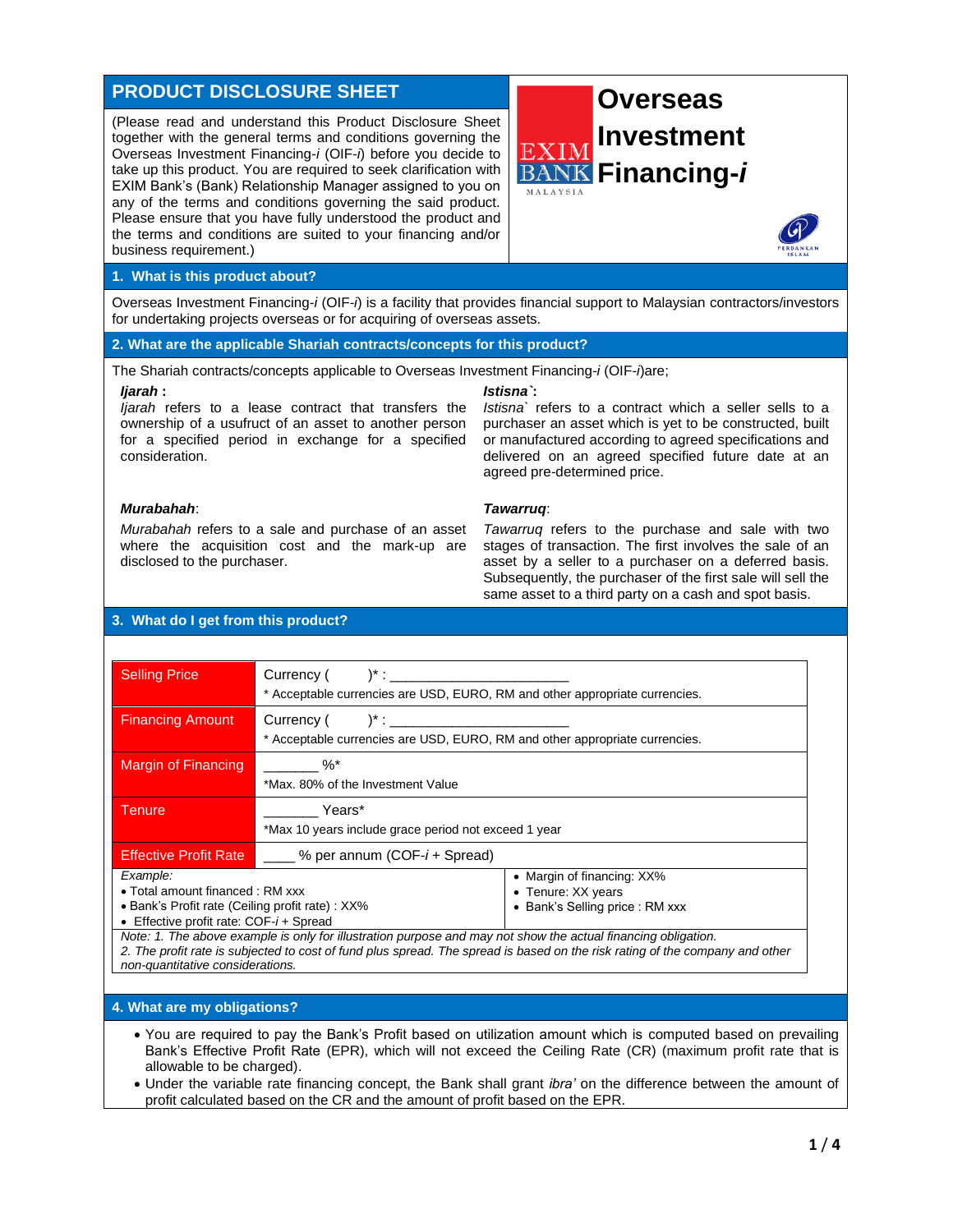- You are required to make a full settlement for the outstanding profit payment and principal portion of the Bank's Sale Price upon maturity of the facility and based on the payment schedule provided or notified by the Bank from time to time.
- You are also required to provide additional security as and when required by the Bank from time to time.

|     |                                                                                                                                                                                                                                                                   | Quantum                                                                                                                                                     |
|-----|-------------------------------------------------------------------------------------------------------------------------------------------------------------------------------------------------------------------------------------------------------------------|-------------------------------------------------------------------------------------------------------------------------------------------------------------|
| 1.  | Processing Fee                                                                                                                                                                                                                                                    | Processing fee of 1.0%* of the<br>financing amount.<br>$(*)$<br>subject<br>Terms<br>to<br>and<br>Conditions. Not<br>applicable to<br><b>SME<sub>s</sub></b> |
| 2.  | <b>Stamp Duty</b>                                                                                                                                                                                                                                                 | As per the Stamp Act 1949 in<br>Malaysia<br>and/or<br>stamping<br>requirement in other jurisdiction (if<br>applicable).                                     |
| 3.  | <b>SWIFT Charges</b>                                                                                                                                                                                                                                              | <b>RM70</b>                                                                                                                                                 |
| 4.  | <b>Audit Confirmation Fee</b>                                                                                                                                                                                                                                     | <b>RM100</b>                                                                                                                                                |
| 5.  | Redemption Letter/Statement Fee                                                                                                                                                                                                                                   | RM50 (SME Customer)                                                                                                                                         |
| 6.  | Letter of Support Fee                                                                                                                                                                                                                                             | RM100 (SME Customer)                                                                                                                                        |
| 7.  | Legal Fee                                                                                                                                                                                                                                                         | As charged by Lawyer                                                                                                                                        |
| 8.  | Postage / Delivery Charges<br><b>Local Party</b><br>Normal Mail<br>$\bullet$<br><b>Registered Mail</b><br>$\bullet$<br>Courier / Hand delivery<br>$\bullet$<br><b>Foreign Party</b><br>Normal Mail<br>$\bullet$<br><b>Registered Mail</b><br>$\bullet$<br>Courier | Min.RM3<br>Min.RM6<br>Min.RM7<br>Min.RM4<br>Min.RM8<br>Min.RM50 - varies on location                                                                        |
| 9.  | <b>Brokerage Fee</b><br>Note:<br>The fee is only applicable for Tawarruq based products in<br>facilitating buying and selling of commodities at the Commodity<br>Trading Platform.                                                                                | Up to RM15 or 15 per one million<br>based on currency for each<br>Tawarruq transaction.                                                                     |
| 10. | Variation of Facility Terms and Condition                                                                                                                                                                                                                         | Min.RM300 (Not applicable to<br>SME customer)                                                                                                               |

We shall charge you a compensation for late payment:

## **Before Maturity**

Bank's actual loss or up to one percent (1%) per annum:-

i.on instalment in arrears during the Tenure of the Facility; or

Formula: Instalment(s) in arrears x up to 1% x No. of overdue day(s)/ \*365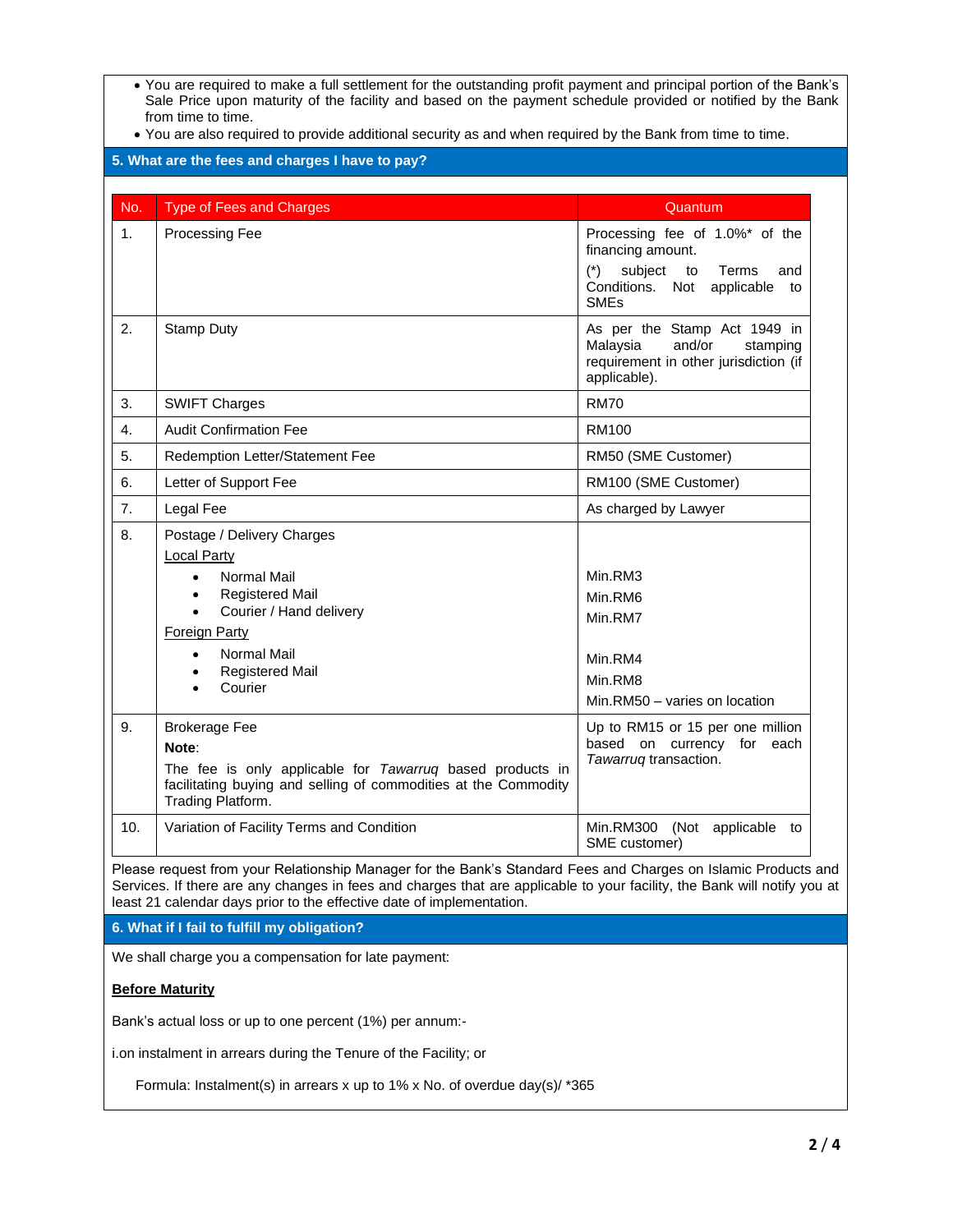ii.on the outstanding balance in the event of default causing the entire Facility to be recalled or brought to court for judgement prior to maturity;

Formula: \*\*Outstanding Balance x up to 1% x No. of overdue day(s)/ \*365

## **After Maturity/ Post Judgement**

Bank's actual loss or up to Islamic Interbank Money Market ("IIMM") rate or any other rate specified by Bank Negara Malaysia:-

i.on the outstanding balance beyond the maturity period of the financing; or

Formula: \*\*Outstanding Balance x Prevailing IIMM% x No. of overdue day(s)/\*365

ii.on the outstanding balance after the judgement notwithstanding the maturity of the Facility.

Formula: \*\*\*Judgement Sum x Prevailing IIMM% x No. of overdue day(s)/ \*365

The Compensation for Late Payment shall not be compounded.

**Note**: \*May change subject to currency of the financing

\*\*Outstanding Balance = Outstanding Cost + Accrued Profit

\*\*\*Judgement Sum is equivalent to Outstanding Balance

## **7. What if I fully settle the financing before its maturity?**

We shall grant rebate (*Ibra'*) on:

- On profit for the difference between profit at CR per annum and the EPR;
- On the Cost (Bank's Purchase Price) and the appropriate profit thereon in case that the Facility is not fully disbursed after expiry of the Availability Period; and
- On the profit for early settlement of the Bank's Sale Price or due to termination of the Facility, restructuring exercise. In the event of default, cancellation, redemption, prepayment before the maturity date.

*Ibra'* (rebate) formula for early settlement = Deferred Profit + Actual *Ibra'* due to fluctuation of EPR (if any) – early settlement charges (if any)

Settlement Amount = Outstanding Selling Price + Instalments Due + Compensation for Late Payment / *Ta'widh* (if any) – *Ibra'* 

**8. Do I need takaful coverage?**

You may require to assign the takaful certificate inclusive of all project rights and benefits to us as one of the collaterals accepted by us.

## **9. What are the major risks?**

- Our Effective Profit Rate may subject to fluctuation during the financing tenure. However, the rate shall not exceed the Ceiling Profit Rate.
- Legal action will be instituted against you to recover the indebtedness which includes among others, obtaining judgment and enforcement of judgment such as writ of seizure and sale, garnishee, winding up and bankruptcy action.
- Any non-payment of the Bank's indebtedness under financing facility would also have an adverse record on your credit rating.

## **10. What do I need to do if there are changes to my contact details?**

- a) It is important that you inform the Bank of any changes to your contact details to ensure that all correspondences reach you in a timely manner.
- b) You may inform the Bank such changes via various channels of communication such as the website or call centre at 03-2601 2000.